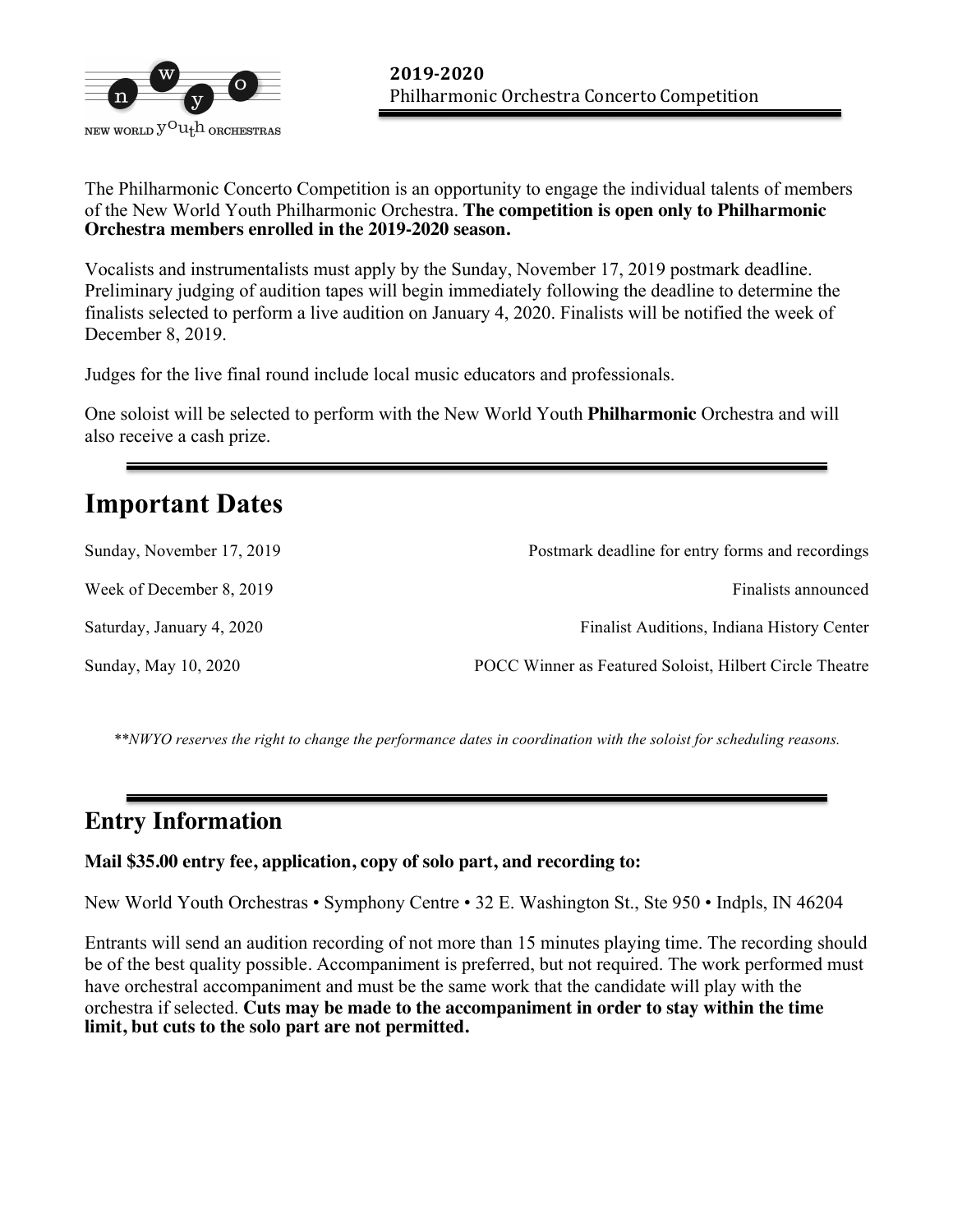

Compact disc or DVD recording and a non-returnable photocopy of the music (solo part only) are to be sent with the entry form and \$35 fee to New World postmarked no later than November 17, 2019. Finalists will be notified the week of December 8, 2019. No preference is given to either a CD or DVD application. Applicants should strive to submit a format with the very highest quality of **audio.** 

Final auditions will be Saturday, January 4, 2020 at the Indiana History Center in Indianapolis. All final auditions must be performed from memory. Applicants must provide their own accompanists. The winner will be notified following the final auditions.

Past winners are requested not to re-enter consecutive years on the same instrument. The winner will perform with the New World Youth Philharmonic Orchestra on Sunday, May 10, 2020, at Hilbert Circle Theatre.

Questions: contact Executive Director Janette Brown | janette@nwyso.org | 317.912.0547

## **Judging and Awards**

**Note:** To be considered, concerti or other appropriate solo works (instrumental, piano, or vocal) must be compatible with the Philharmonic Youth Orchestra's instrumentation and performing capabilities.

**Judging:** A panel of judges consisting of local music educators will select one of the qualified finalists to solo with the orchestra. The panel reserves the right to declare no winner. The PO Conductor reserves the right to not have the winner perform with the orchestra if the orchestral accompaniment is determined to be too difficult.

**Awards:** The winner will receive a CD or DVD of the performance with the Orchestra. A \$150 honorarium will be presented to the winner.